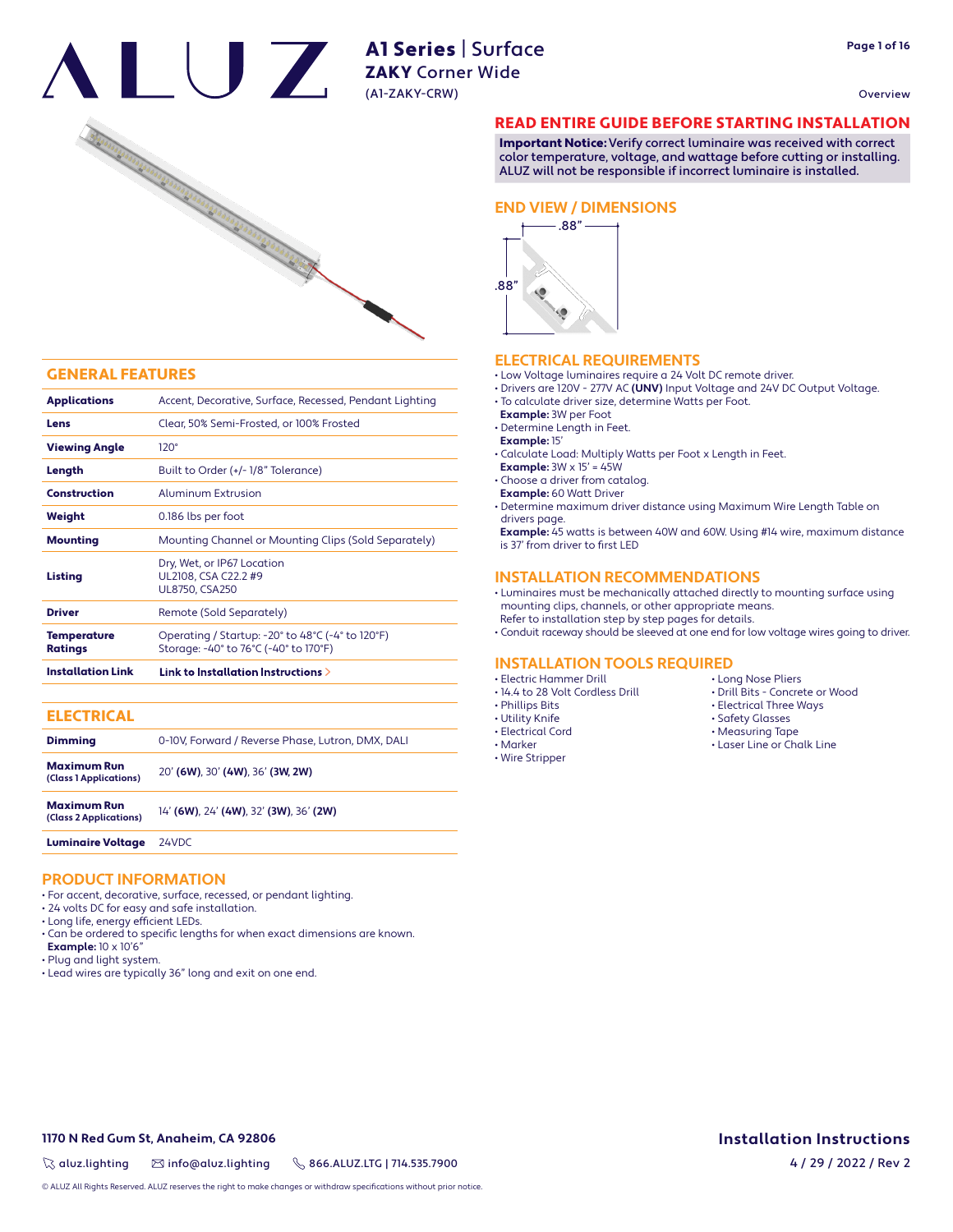# A1 Series | Surface ZAKY Corner Wide

(A1-ZAKY-CRW)

**When using LED Luminaires for any application, basic safety precautions**  should always be followed to reduce the risk of fire, electric shock, and personal **injury. LED Lightstrip must be installed in accordance with the NEC or CEC as applicable. ALUZ will not be responsible for any damage or malfunction caused by the following:**

- Ensure power is off before installation, during replacements, additions, or repairs. • Do not use luminaires if damaged, such as broken boards, loose connections, or
- frayed wire insulation. Inspect before installing.
- Do not install luminaire in hazardous locations.
- Do not cover luminaire with any material, as it may cause LEDs to overheat, melt, or ignite. **(Fig. 1)**
- Do not paint on or over luminaire lens or LEDs. Paint or any other substance on lens or LEDs will cause a shift in color temperature.
- Soffit must be evenly painted with a neutral white to avoid color shift.
- $\cdot$  Do not modify luminaire in the field.
- Do not overlap luminaires in any way.
- Only use luminaire with specified rated voltages. Do not exceed the specified voltage for any luminaire.
- Do not use luminaire extrusion as a raceway for additional wire. Non-factory feed through wires inside luminaire will void warranty.
- Ground Fault Circuit Interrupter (GFCI) protections should be provided on circuits or outlets when luminaire is used for outdoor applications.
- Surge protector must be set up for electrical power system to avoid damaging luminaire lighting system.
- Do not make wiring connections without referring to wiring diagrams.
- Do not cut wire while energized.
- Do not exceed maximum run lengths.
- Always follow sequence labeling for continuous runs. Continuous run segments are labeled in alphabetical order.
- Polarity of continuous run segments must be aligned.
- Do not assemble continuous runs prior to installing into mounting clips. Each segment must be installed one by one into mounting clips. The weight of the assembled segments will put strain on junctions, causing the board, pin, or terminals to break.
- Do not install continuous runs without a mounting clip at each junction between two segments.
- Do not mount with luminaires with staples, nails, or like means that might damage the insulation. Mount with double-sided tape and mounting clips.
- Do not install mounting clips over LED diodes or resistors.
- Do not penetrate luminaire board with any foreign object. **(Fig. 2)**
- Do not mount luminaire inside tanks or enclosures of any kind.
- Do not use improper screw head type on mounting clips. It will cause the mounting clip to open up and become dysfunctional.
- Do not modify mounting clips.
- Do not weld mounting clips to surface. Mounting clips must be mechanically
- attached with screws appropriate for mounting surface and weight of luminaire. • Do not mount luminaires with less than the minimum number of mounting clips
- required. See mounting clips section for details. • Do not install mounting clips on uneven surfaces. Use shims to level out height of mounting clips if necessary.
- Do not install mounting clips after luminaires have been assembled.
- Install mounting clips first, then install luminaire into mounting clips. • Do not force luminaire into a space that is too small.
- Do not force luminaire with cord grip into soffit.
- Do not install luminaire at an angle within a cove. Only install luminaires
- straight within a cove.
- Do not bend extrusion around radius.
- Do not submerge dry or wet location luminaire in any liquid.
- Do not install wet location in outdoor coves without proper drainage. **(Fig. 3)** • Do not install luminaire in any area that is continuously exposed to flowing or
- pooling water, such as underneath drain pipes, sprinklers, fountains, misters, etc. • Do not install connectors without shrink tube for wet location. **(Fig. 4)**
- Do nut use a lighter or open flame to heat shrink tube. **(Fig. 5)**
- Do not cut, puncture, or penetrate aluminum housing, end caps, or lens covers.
- Do not drop, bang, or rest weight upon luminaire.
- Do not apply excessive pressure to any part of luminaire board or LEDs. **(Fig. 6)**
- Do not bend luminaire power cord or continuous connector past permitted bend radius. Bending past permitted bend radius will break the seal of the cordgrip or damage the insulation. 1.5" minimum bend radius.
- Do not bend board in any direction. **(Fig. 7)**

**1170 N Red Gum St, Anaheim, CA 92806**



# **CLEANING MATERIALS**

The use of solvents and/or cleaners which are not compatible with polycarbonate will result in the softening, crazing, and/or cracking of the plastic part. This is especially true of polycarbonate lamps and mounting bases which may be under stress in their normal applications.

# **COMPATIBLE WITH POLYCARBONATE**

- Mild soap and water
- Mineral Spirits
- Isobutyl Alcohol
- VM and P Naphtha
- Varsol No.2
- Mexane
- Freone TF and TE-35
- Ethanol
- Dirtex
- 

### **NOT COMPATIBLE WITH POLYCARBONATE** • Liquid Cleaner – 8211

- Trichlor
- Gasoline
- Liquid Detergents
- Acetone
- Carbon Tetrachloride • Pink Lux (Phosphate free)
- Triclene
- 
- Chlorinated Hydrocarbons
- #1 & #3 Denatured Alcohol
- Methyl Ethyl Keytone (MEK)
- Texize-8006, 8129, 8758
- MIBK

Product Care & Maintenance

# **Installation Instructions** 4 / 29 / 2022 / Rev 2

 $\%$  aluz.lighting  $\%$  info@aluz.lighting  $\%$  866.ALUZ.LTG | 714.535.7900

• Methyl Alcohol • Heptane

> • Toluol • Agitene • Benzol • Ajax

• Lysol

• Oils

• Diversol • Lestoil

- Petroleum Ether / 65°C
- Isopropyl Alcohol

• 2% Sol. Reg. Joy • 10% Sol Bon Ami • White Kerosene

• Lacryl PCL-2035

• Kleenol Plastics

• Stanisol Naphtha

• Lemon Joy (phosphate free)

Polycarbonate Cleaner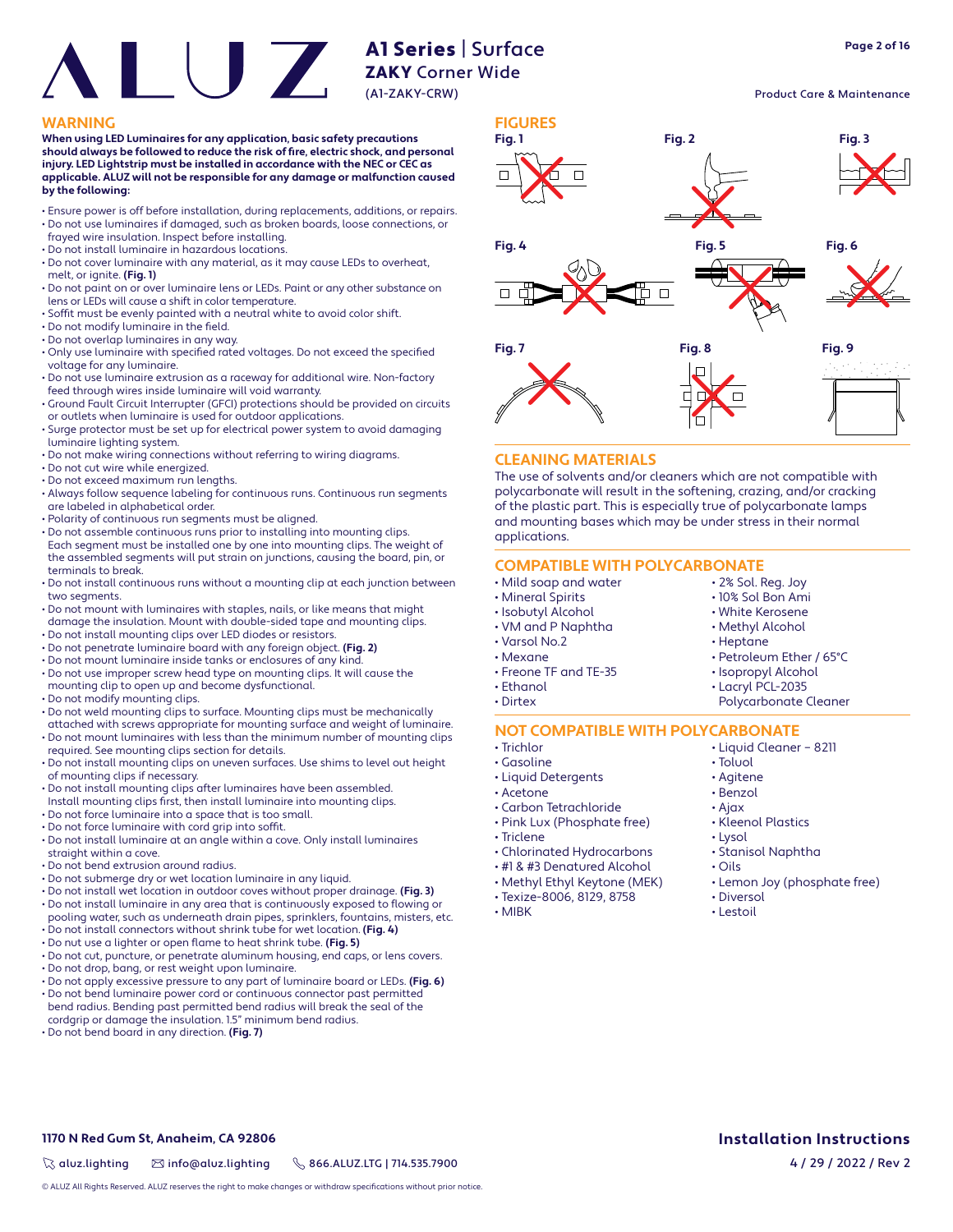# A1 Series | Surface AT SALLER<br>**ZAKY** Corner Wide (A1-ZAKY-CRW)

# **FORWARD / REVERSE PHASE DIMMING (PH)**

#### **Technical Requirements For Control Equipment**

• Magnetic Low Voltage (MLV): Magnetic (core and coil, toroidal) transformersupplied low voltage lighting.

- Electrical Characteristic: Inductive
- Special Requirements: Symmetric cycles (VDC ≤ 2), smooth turn off (positive and negative periods are equal for safe MLV transformer operation).

# **PHASE DIMMER RATINGS**

The stated VA (volt-ampere) rating is the rated capacity of the dimmer which includes the magnetic transformer heat losses and the lamp load. A transformer dissipates less than 20% of the connected load as heat. The lamp load plus the transformer loss determine the dimmer capacity required. See the example below.



# **PHASE DIMMING WIRING DIAGRAM**



 $\mathbb L$  FORWARD OR REVERSE PHASE DIMMER **(BY OTHERS) LINE**

**Notes:** Wire colors vary based on model. See individual submittal for more information, or refer to wiring diagram on driver label. Confirm wire colors before connecting to power source. Cap off dimming wires individually for non-dimming applications. For best dimming performance, use a minimum load of 50% and a maximum load of 80%.

Dimming Protocol & Wiring Diagrams (DRV-E Phase & 10V Driver)

# **0-10V DIMMING (10V)**

- Technical Requirements For Control Equipment
- The light output of the LEDs operated by the controllable LED driver is controlled by DC voltage applied to the control input leads (gray and violet). The actual response curve of LED driver current versus control voltage.
- The control device must be capable of accepting or sinking the DC current flow from the driver. The DC current from the driver that must be sinked by the control circuit is approximately 150uA (+/50% for isolated dim interfaces, up to 1.5mA for non isolated dim interfaces).
- If the control bus is opened, or if the control device internally opens the control bus under some conditions, the voltage on the control bus will then be a function of the drivers, which is 10-15V. Maximum light output will be delivered under this condition.
- If the control bus is shorted either by a mechanical switch in the control or by the circuitry of the control device, or inadvertently in the wiring, the current on the control bus will be less than 1.5mA.
- As can be determined from the two items, simple two-level operation of the drivers can be achieved by proper usage and application of a simple open/closed switch on the control bus with maximum light being achieved when the switch is open and minimum light with the switch is closed.
- The driver is intended to be used with control voltages between 0-10VDC volts peak maximum on the driver control leads.
- Control equipment intended to control more than one driver must be capable of sinking the current supplied tot the control bus by the maximum number of drivers specified for the control device. At any given level setting it must maintain control bus voltage constant within a range of +/-5% as the number of drivers connected to the control bus varies from a minimum of one driver up to the maximum number specified for the control device.
- Driver of various ratings may be mixed on the same control system.

#### **0-10V DIMMER RATINGS**

The stated VA (volt-ampere) rating is the rated capacity of the dimmer which includes the electronic transformer heat losses and the lamp load. A transformer dissipates less than 20% of the connected load as heat. The lamp load plus the transformer loss determine the dimmer capacity required. See the example below.



# **0-10V DIMMING WIRING DIAGRAM**



# **1170 N Red Gum St, Anaheim, CA 92806**

 $\%$  aluz.lighting  $\%$  info@aluz.lighting  $\%$  866.ALUZ.LTG | 714.535.7900

© ALUZ All Rights Reserved. ALUZ reserves the right to make changes or withdraw specifications without prior notice

**Installation Instructions**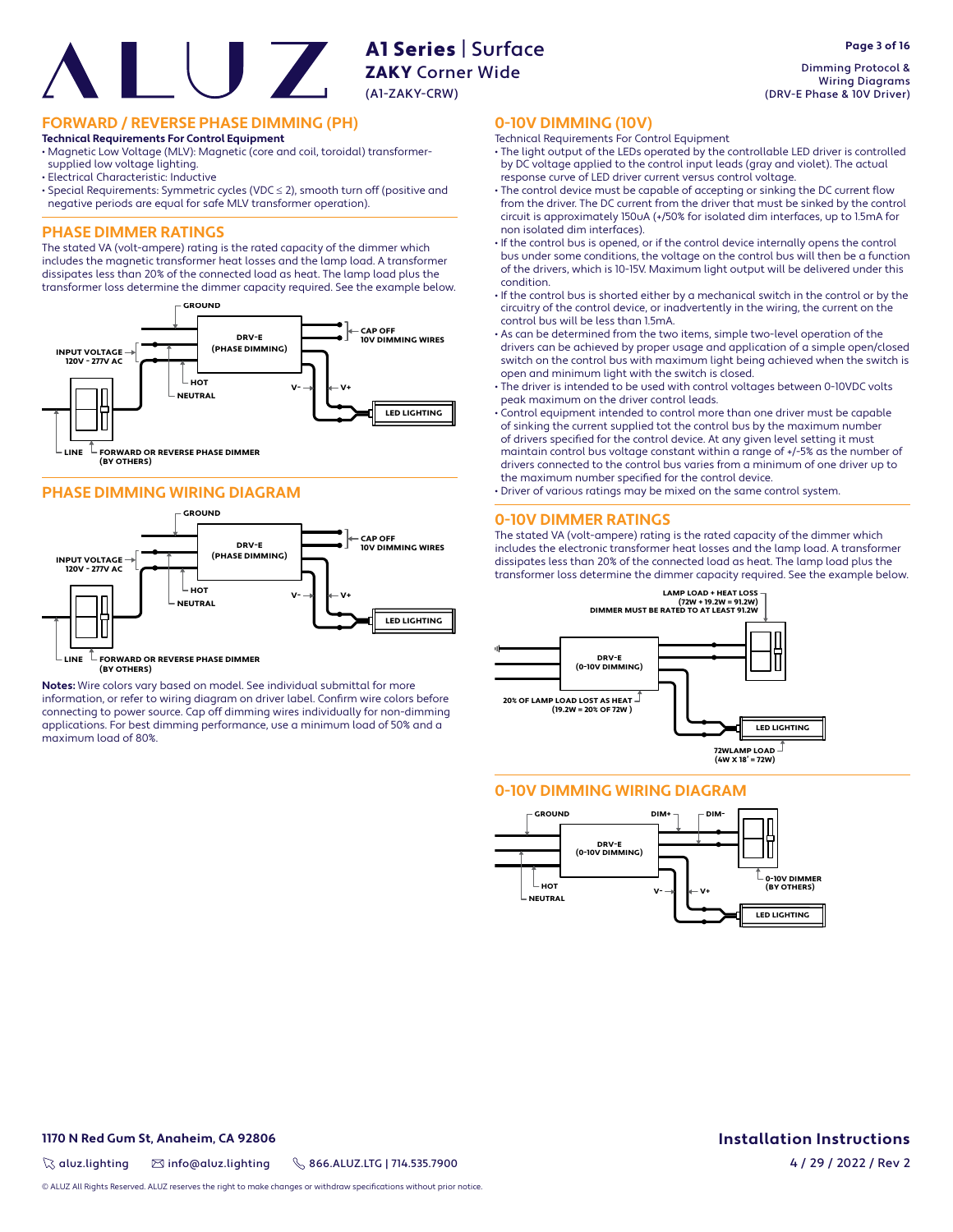Driver Info (DRV-E Phase & 10V Driver)

# MAXIMUM RUN BASED ON 80% LOAD OF ELECTRONIC DRIVER MAXIMUM WATTAGE

| <b>Driver</b><br>Wattage | 80% Load    | <b>1.5W</b><br><b>Max Run</b> | 2W<br><b>Max Run</b> | <b>2.5W</b><br><b>Max Run</b> | 3W<br><b>Max Run</b> | 3.6W<br><b>Max Run</b> | 4 <b>W</b><br><b>Max Run</b> | 4.5W<br><b>Max Run</b> | 5W<br><b>Max Run</b> | <b>5.5W</b><br><b>Max Run</b> | 6W<br><b>Max Run</b> | 6.5W<br><b>Max Run</b> |
|--------------------------|-------------|-------------------------------|----------------------|-------------------------------|----------------------|------------------------|------------------------------|------------------------|----------------------|-------------------------------|----------------------|------------------------|
| 30                       | 24W         | 16'                           | 12'                  | 9.6'                          | 8'                   | 6.6'                   | 6'                           | 5.3                    | 4.8'                 | 4.36'                         | $\mathcal{L}'$       | 3.69'                  |
| 60                       | 48W         | 32'                           | 24'                  | 19.2'                         | 16'                  | 13.3                   | 12'                          | 10.6'                  | 9.6'                 | 8.7'                          | 8'                   | 7.3'                   |
| 96                       | 76.8W       | 51.2'                         | 38.4                 | 30.7                          | 25.6'                | 21.3'                  | 19.2'                        | 17.1                   | 15.36'               | 13.9'                         | 12.8'                | 11.8'                  |
| 150                      | 120W        | 80'                           | 60'                  | 48 <sup>°</sup>               | 40'                  | 33.3'                  | 30'                          | 26.6'                  | 24'                  | 21.8'                         | 20'                  | 18.4'                  |
| 200                      | <b>160W</b> | 106.6'                        | 80'                  | 64                            | 53.3'                | 44.4'                  | 40'                          | 35.5'                  | 32'                  | 29'                           | 26.6'                | 24.6'                  |
| 300                      | 240W        | $160^\circ$                   | 120 <sup>°</sup>     | 96'                           | 80'                  | 66.6                   | 60'                          | 53.3                   | 48'                  | 43.6'                         | 40'                  | 36.9'                  |

**Note:** Maximum Run refers to the total length of lighting that can be connected to a single driver. Maximum Runs for individual products still apply.

## MAXIMUM WIRE LENGTH TO PREVENT EXCESS VOLTAGE DROP

| <b>Wire Size</b> | <b>Load Wattage (W)</b> |      |      |      |      |      |      |      |      |                          |     |     |     |
|------------------|-------------------------|------|------|------|------|------|------|------|------|--------------------------|-----|-----|-----|
|                  | 15                      | 24   | 30   | 48   | 60   | 76   | 96   | 120  | 150  | 160                      | 200 | 240 | 300 |
| 20 AWG           | 79'                     | 49'  | 39'  | 25'  | 20'  | 16'  | 12'  | 10'  | 8'   | $\overline{\phantom{a}}$ | 6'  | 5'  | 4'  |
| <b>18 AWG</b>    | 125'                    | 78'  | 63'  | 39'  | 31'  | 25'  | 20'  | 16'  | 13'  | 12'                      | 9'  | 8'  | 6'  |
| <b>16 AWG</b>    | 199'                    | 125' | 100' | 62'  | 50'  | 39'  | 31'  | 25'  | 20'  | 19'                      | 15' | 12' | 10' |
| <b>14 AWG</b>    | 317'                    | 198' | 158' | 99'  | 79'  | 63'  | 50'  | 40'  | 32'  | 30'                      | 24' | 20' | 16' |
| 12 AWG           | 504'                    | 315' | 252' | 157' | 126' | 100' | 79'  | 63'  | 50'  | 47'                      | 38' | 31' | 25' |
| <b>10 AWG</b>    | 801                     | 501  | 400' | 250' | 200' | 158' | 125' | 100' | 80'  | 75'                      | 60' | 50' | 40' |
| 8 AWG            | 1273'                   | 796' | 637  | 398' | 318' | 252' | 199' | 159' | 127' | 120'                     | 96' | 80' | 64' |

# **MAXIMUM WIRING DISTANCE OF DRIVER TO LIGHTING**

The maximum wiring distance of driver to LED Lighting refers to the wire used between the driver and first LED of the luminaire. If the wire gauge is inadequate for the wiring distance, the luminaire will receive decreased voltage, insufficient to power the LEDs. Refer to the table to determine appropriate wiring distances based on wire gauge and the LED load.



## **MOUNTING INSIDE AN ENCLOSURE**

- Only mount drivers inside enclosures rated for your application
- Always ground drivers to enclosure
- Do not mount drivers without an enclosure
- Use enclosure knockouts and water-tight conduit fittings when applicable

### **DRIVER CARE**

- Do not submerge drivers in any liquid
- Do not leave any exposed wires
- Do not cover driver without proper ventilation
- Do not install damaged driver
- Do not exceed maximum load

# **DIMMER TRIM VALUES**

Set dimmer trim value as needed to prevent flickering and irregular dimming. Review dimmer specifications for trim value adjustment. Dimmers by others.



**1170 N Red Gum St, Anaheim, CA 92806**

 $\%$  aluz.lighting  $\%$  info@aluz.lighting  $\%$  866.ALUZ.LTG | 714.535.7900

© ALUZ All Rights Reserved. ALUZ reserves the right to make changes or withdraw specifications without prior notice.

# **Installation Instructions**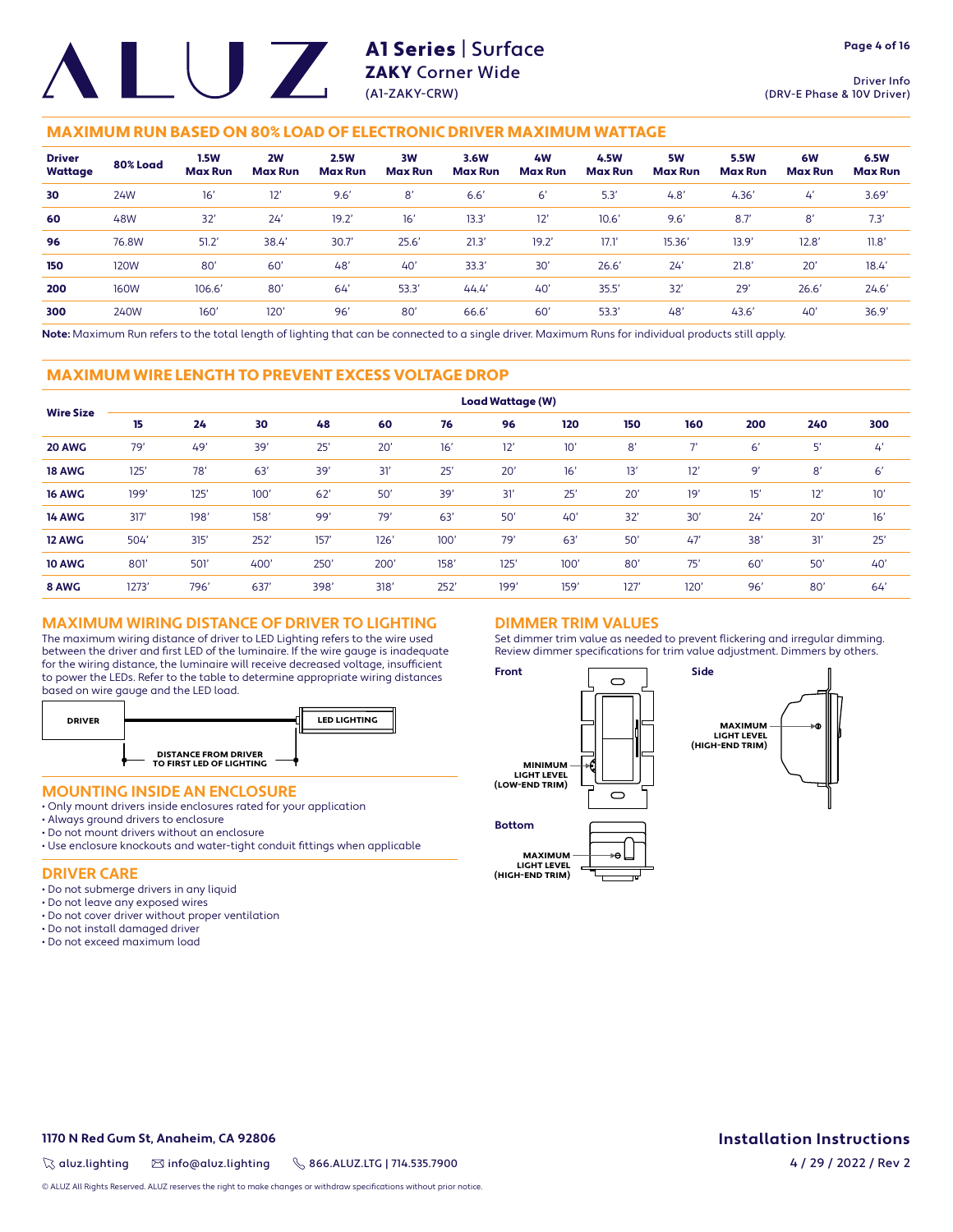# ZAKY Corner Wide (A1-ZAKY-CRW)

A1 Series | Surface

# **LUTRON HI-LUME 2-WIRE DIMMING (LTEA)**

**Technical Requirements For Control Equipment** • The Hi-lume 1% 2-Wire LED Driver (LTEA) is a high performance LED driver that provides a smooth, continuous, flicker-free 1% dimming for virtually any LED fi xture. Primary voltage is 120V and secondary side is 12VDC or 24VDC. A rated life time of 50,000 hours @tc -149°F (65°C).Inrush current: < 2A.

Minimum operating temperature ta = 32°F (0°C).

• Continuous, flicker-free dimming from 100% to 1%. Compatible with selected Maestro Wireless, RadioRA 2, HomeWorks QS, GRAFIK Eye QS, GRAFIK Systems, Quantum, and C•L Dimmers.

• The driver is California Title 24 JA8 Compliant.

### **Wiring Diagram for Controls Requiring Neutral (JA8 Compliant)**



### **Wiring Diagram for Controls Not Requiring Neutral (JA8 Compliant)**

![](_page_4_Figure_10.jpeg)

# **LUTRON HI-LUME 3-WIRE DIMMING (L3DA)**

### **Technical Requirements For Control Equipment**

- Hi-lume 1% EcoSystem/3-Wire Driver (L3DA) is a high-performance LED driver that provides smooth, continuous 1% dimming for virtually any LED fixture, primary voltage is 120–277 V~ at 50/60 Hz and secondary side is 12VDC or 24VDC. A rated life time of 50,000 hours @tc -149°F (65°C). Inrush current: < 2A. Minimum operating temperature ta = 32°F (0°C).
- Continuous, flicker-free dimming from 100% to 1%. Compatible with Energi Savr Node unit with EcoSystem, GRAFIK Eye QS control unit, PowPak dimming module with EcoSystem, and Quantum systems, allowing for integration into a planned or existing EcoSystem lighting control solution. Standard 3-wire, line-voltage phase control technology for consistent dimming performance.

#### **Wiring Diagram for 3-Wire Controls**

![](_page_4_Figure_16.jpeg)

#### **Wiring Diagram for EcoSystem Digital Controls**

![](_page_4_Figure_18.jpeg)

**LUTRON HI-LUME 3-WIRE PREMIER DIMMING (L3D0)**

### **Technical Requirements For Control Equipment**

• Hi-lume Premier 0.1% EcoSystem / 3 Wire constant voltage 24V LED driver with Soft-on, Fade-to-Black. The Hi-lume Premier 0.1% Constant Voltage Driver is a high-performance LED driver capable of controlling up to 96W of 24V constant voltage loads. This driver provides smooth and continuous dimming down to 0.1% low-end. It is ideal for use with strip lighting in applications such as coves, under or over cabinet lighting and pathway lighting. The driver is UL Listed with an integrated wiring compartment and can be mounted up to 150'away from the load.

- Continuous, flicker-free dimming from 100% to 0.1%
- Soft-on, Fade-to-Black operation for EcoSystem controls: fades smoothly between 0% and 0.1% when turned on and off for an incandescent like dimming experience.
- PWM dimming meets IEEE1789 over the entire dimming range.
- UL Listed for United States and Canada (cULus®).
- NOM certified for Mexico.
- Field Adjustment Knob offers customer low-end light output tuning for better fixture-to-fixture matching.
- Guaranteed dimming performance when used with Lutron controls:
- HomeWorks QS, Energi Savr Node units with EcoSystem controls, GRAFIK Eye QS with EcoSystem controls, PowPak with EcoSystem dimming modules, PowPak with EcoSystem wireless fixture controls, and Quantum systems, allowing for integration into a planned or existing EcoSystem lighting control solution. - Lutron 3-wire controls and interfaces.
- Protected from miswires of input power, up to 277 V~, to EcoSystem control inputs.

• Rated lifetime of 50,000 hours at 40 °C (104 °F) ambient temperature and max load. • FCC Part 15

- Class A (277 V~)
- Class B (120 V~)

• The driver is California Title 24 JA8 Compliant.

#### **Wiring Diagram for 3-Wire Controls (JA8 Compliant)**

![](_page_4_Figure_36.jpeg)

#### **Wiring Diagram for EcoSystem Digital Controls (JA8 Compliant)**

![](_page_4_Figure_38.jpeg)

**Note:** Colors shown on wiring diagrams correspond to terminals on driver

#### **1170 N Red Gum St, Anaheim, CA 92806**

 $\%$  aluz.lighting  $\%$  info@aluz.lighting  $\%$  866.ALUZ.LTG | 714.535.7900

**Installation Instructions**

4 / 29 / 2022 / Rev 2

© ALUZ All Rights Reserved. ALUZ reserves the right to make changes or withdraw specifications without prior notice.

Dimming Protocol & Wiring Diagrams (Lutron Hi-lume Drivers)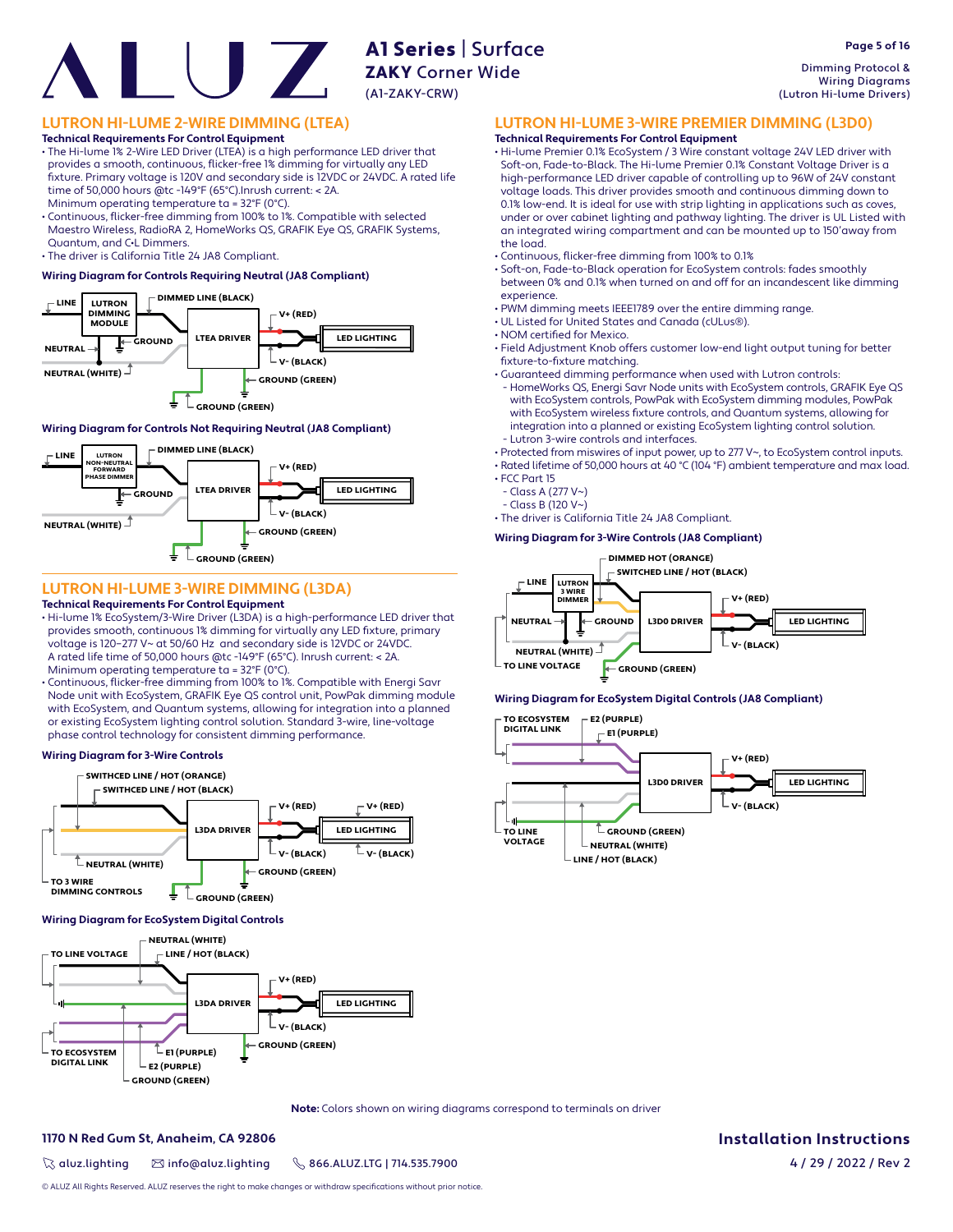# **DIAGRAM OF DRIVER**

![](_page_5_Figure_2.jpeg)

A1 Series | Surface ZAKY Corner Wide

(A1-ZAKY-CRW)

# **Page 6 of 16**

 Dimming Protocol & Wiring Diagrams (DMX & DALI Driver - DRV100-E)

# **DIGITAL INTERFACE**

![](_page_5_Figure_6.jpeg)

# **NOTES (DMX)**

- Wire colors on diagram correspond to colors of driver terminals.
- Default DMX address of each luminaire is 001. Consult a third party DMX commissioner to modify at time of installation. ALUZ does not provide DMX commissioning.
- DMX Address must be set for each driver. Default DMX address is 001.
- A DMX Control System (by others) must be used to operate the lighting.
- The last driver in a daisy chain sequence must be terminated.
- Driver load not to exceed 100W.
- For best dimming performance, it is recommended to load drivers to a minimum of 50% (50W) and a maximum of 80% (80W).
- Up to 28 drivers may be daisy chained together using shielded cable specified for DMX wiring.
- Ensure DIP Switch 1 is set to ON (Left) to activate 24V operation.

# **DMX Wiring: Static White**

![](_page_5_Figure_18.jpeg)

![](_page_5_Figure_19.jpeg)

![](_page_5_Figure_20.jpeg)

# **DMX Wiring: Dynamic White (DWH)**

![](_page_5_Figure_22.jpeg)

# **1170 N Red Gum St, Anaheim, CA 92806**

 $\%$  aluz.lighting  $\%$  info@aluz.lighting  $\%$  866.ALUZ.LTG | 714.535.7900

![](_page_5_Figure_26.jpeg)

# **NOTES (DALI)**

- Wire colors on diagram correspond to colors of driver terminals.
- DALI commissioning to be performed by a third party at time of
- installation. ALUZ does not provide DALI commissioning.
- DALI Address must be set for each driver.
- A DALI Control System (by others) must be used to operate the lighting. • Driver load not to exceed 100W.
- For best dimming performance, it is recommended to load drivers to a minimum of 50% (50W) and a maximum of 80% (80W).
- Up to 28 drivers may be daisy chained together using shielded cable specified for DALI wiring.
- Ensure DIP Switch 1 is set to ON (Left) to activate 24V operation.

## **DALI Daisy Chain**

![](_page_5_Figure_37.jpeg)

# **Installation Instructions**

© ALUZ All Rights Reserved. ALUZ reserves the right to make changes or withdraw specifications without prior notice.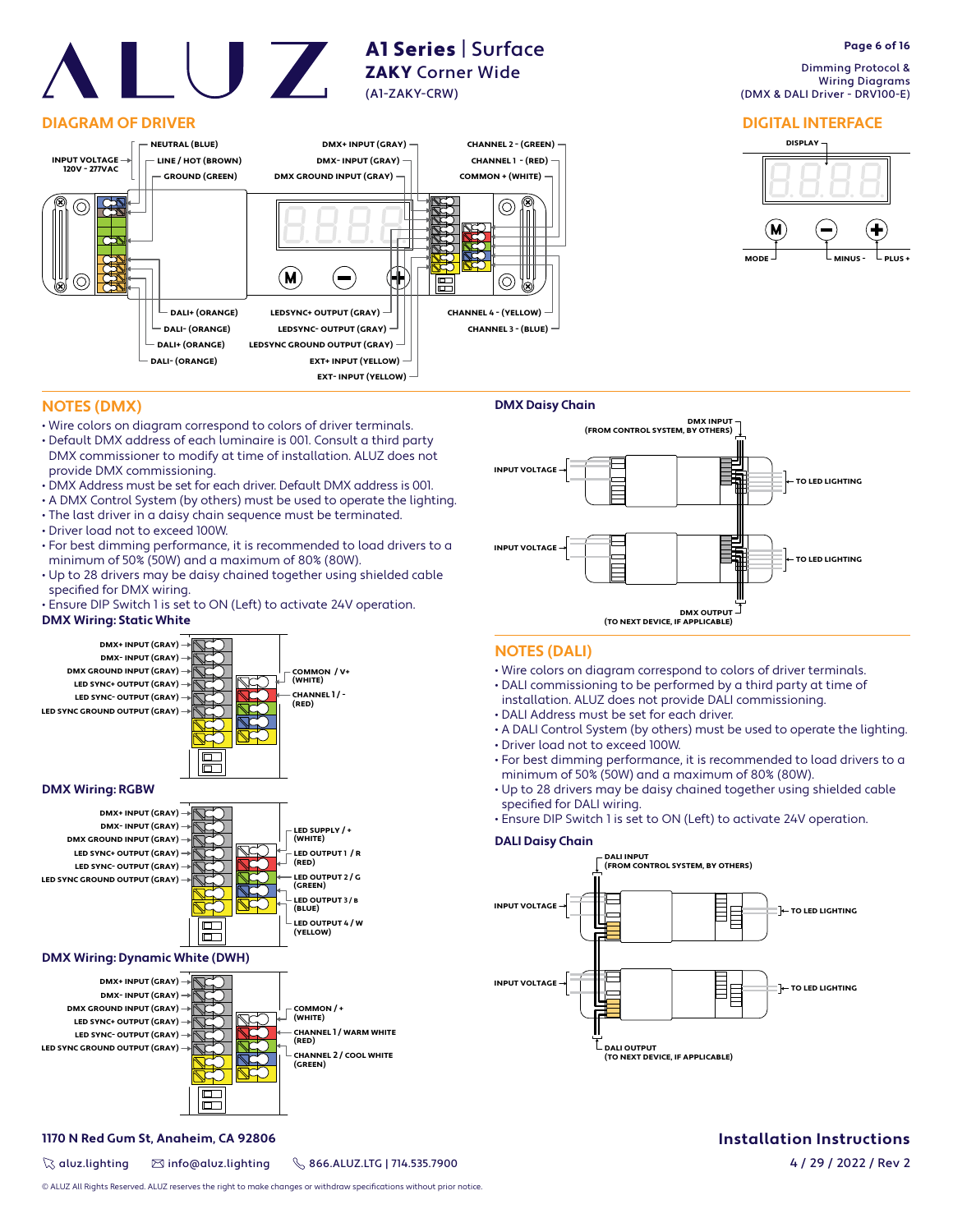![](_page_6_Picture_0.jpeg)

Driver Functions (DMX & DALI Driver - DRV100-E)

# **MODE OF OPERATION**

![](_page_6_Figure_5.jpeg)

#### • Set Mode to DMX or DALI

![](_page_6_Figure_7.jpeg)

- Set LED Groups to RGBW for RGBW lighting.
- Set LED Groups to CCWW for Dynamic White lighting.
- Set External Input to OFF.
- Set Dimming Curve to Linear.

## **STANDALONE OPERATION (Color / Show)**

![](_page_6_Figure_13.jpeg)

• Standalone Operation should only be used when a control system is not present to control the lighting (not recommended).

# **1170 N Red Gum St, Anaheim, CA 92806**

 $\%$  aluz.lighting  $\%$  info@aluz.lighting  $\%$  866.ALUZ.LTG | 714.535.7900

© ALUZ All Rights Reserved. ALUZ reserves the right to make changes or withdraw specifications without prior notice.

![](_page_6_Figure_18.jpeg)

• Consult with a third-party DMX or DALI professional to determine which settings are best for your application. ALUZ does not provide DMX or DALI commissioning.

# **OTHER FUNCTIONS**

![](_page_6_Figure_21.jpeg)

- Always perform the visual test function after wiring to ensure all channels are behaving appropriately.
- Reset driver to factory settings if necessary. It is recommended to reset each driver before adjusting settings for the first time.
- Lock driver if applicable (not recommended).

# **Installation Instructions**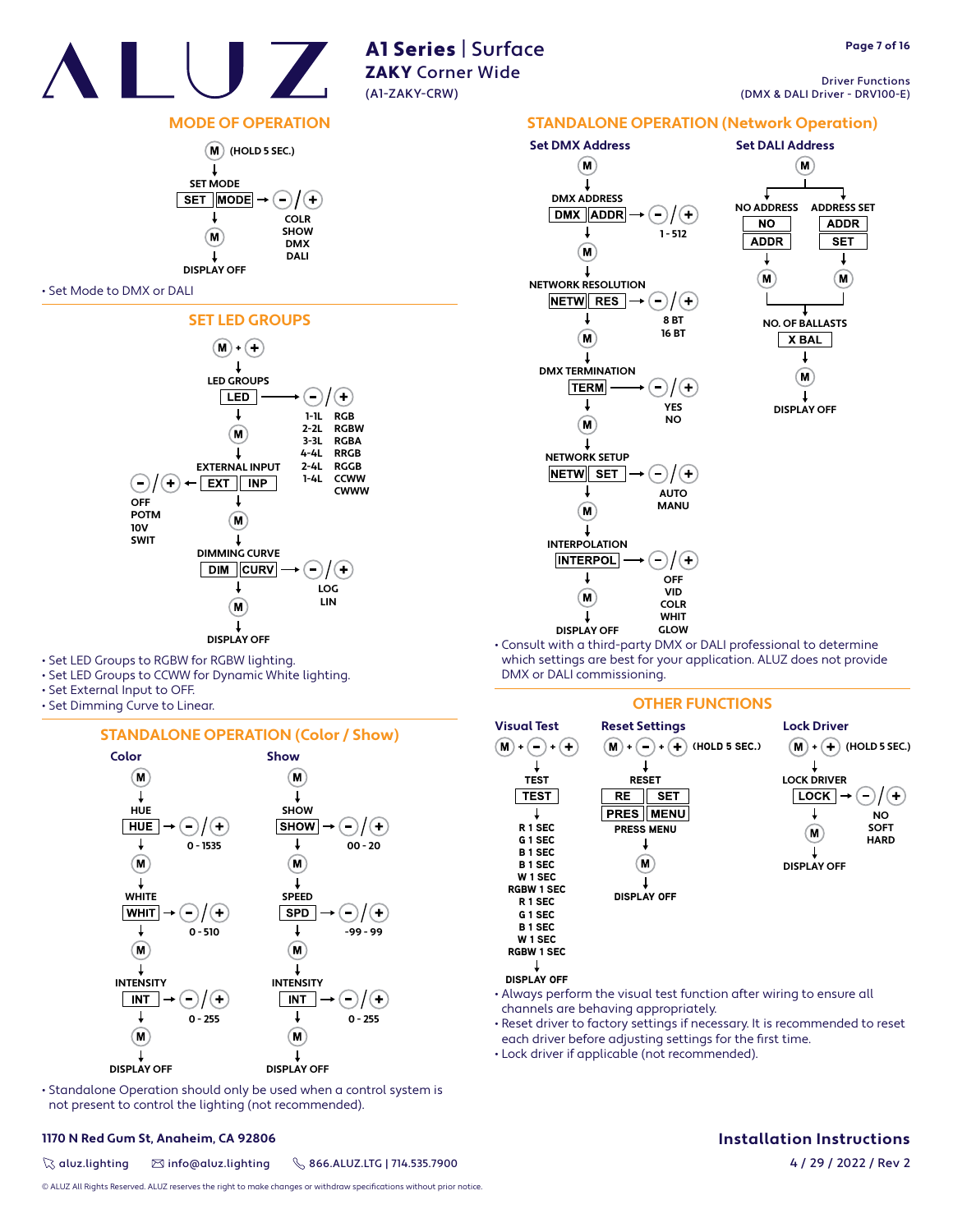#### Soldering Guide & Connectors

## **SOLDERING GUIDE CONTINUOUS RUNS**

- 1 If applicable, prepare wires by stripping 1/8" from the end of each wire, then tin the tips of the wire with solder. Apply heat to stripped portion of wire, then add a small amount of solder until stripped portion of wire is fully covered in solder.
- 2 Solder lead wires to solder contacts on the end of board. Solder the positive wire (red) to the contact marked "+". Solder the neutral wire (white) to the contact marked "-

**Note:** Solder iron not to exceed 720°F. Heat joint with tip of iron. Heat both the solder pad and the wire. Add a small drop of solder on the tip of solder iron to transfer the heat to joint quickly; it should melt and flow smoothly, covering the wire and pad. Remove iron once enough solder has been added to the components. Allow 5 seconds for the joint to cool.

![](_page_7_Picture_7.jpeg)

**Note:** Appearance of lightstrip may differ from example shown. Refer to wiring diagrams from installation instructions before soldering any wires.

3 After soldering, check underside of LED board to ensure excess solder is not present. If present, cover it with non-conductive electrical tape (by others).

![](_page_7_Picture_10.jpeg)

1 Insert terminal connectors into each terminal where two LED boards will be joined.

Push boards together leaving no gap.

![](_page_7_Figure_14.jpeg)

![](_page_7_Figure_15.jpeg)

# **CONNECTORS**

1 Insert power connector or continuous connector lead wires into LED board terminals. Insert the positive wire (red) into the terminal marked "+". Insert the neutral wire (white) into the terminal marked "-**Note:** Ensure + and - terminals are aligned throughout the entire run.

 $\bigotimes$  $\bigotimes$  $\Diamond$ Terminals  $\Diamond$ Power Connector or

![](_page_7_Picture_19.jpeg)

Continuous Connector

# **1170 N Red Gum St, Anaheim, CA 92806**

 $\%$  aluz.lighting  $\%$  info@aluz.lighting  $\%$  866.ALUZ.LTG | 714.535.7900

© ALUZ All Rights Reserved. ALUZ reserves the right to make changes or withdraw specifications without prior notice.

# **Installation Instructions**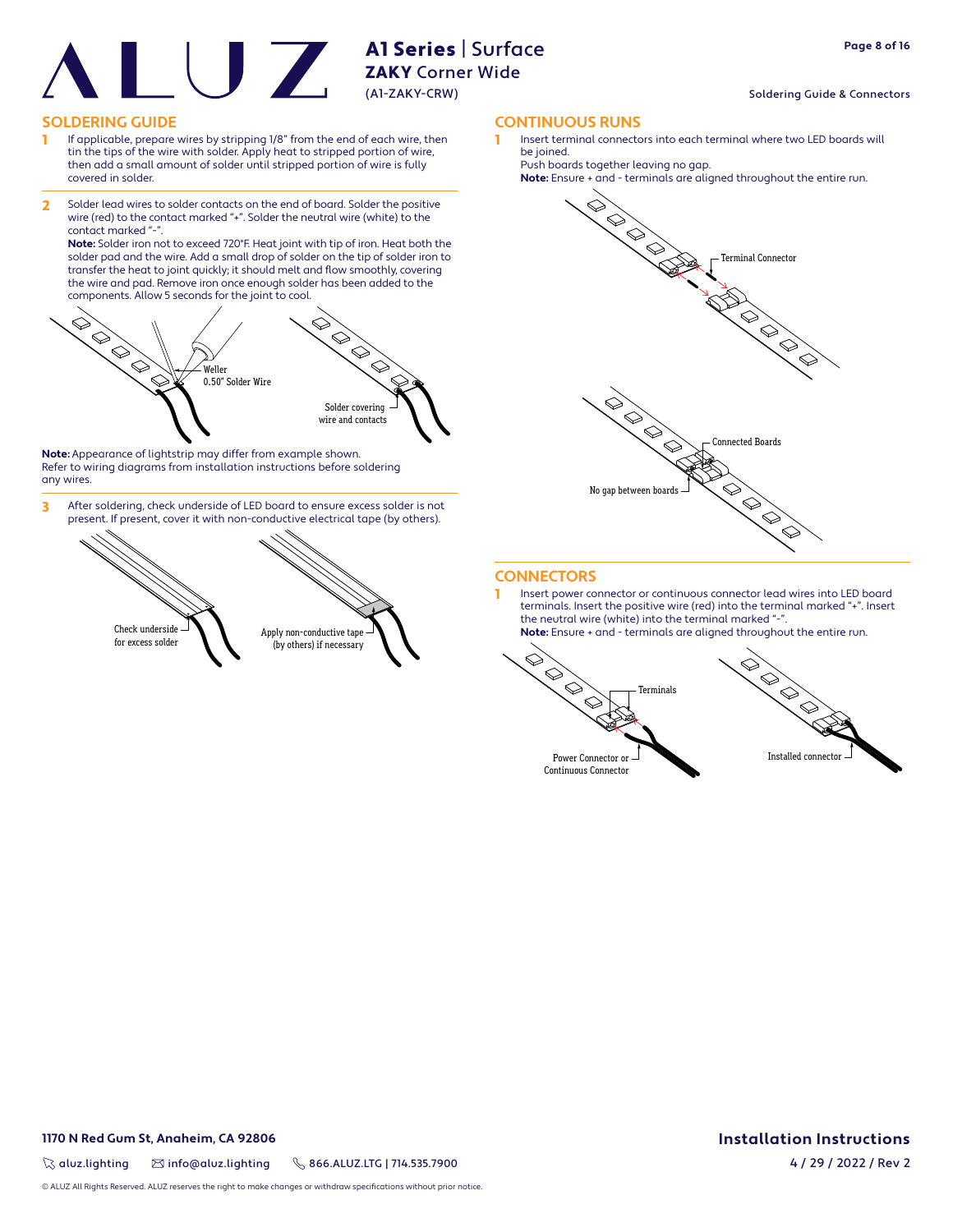Mounting Clips

**Page 9 of 16**

# **UNASSEMBLED APPLICATIONS ASSEMBLED APPLICATIONS**

- 1 Measure area where luminaire will be installed. Use a laser line to create a reference line along installation area, ensuring consistent alignment of mounting clips. Mark location where each mounting clip will be installed along reference line.
- 2 Use 1 mounting clip every 2', rounded up. Use a minimum of 2 mounting clips per luminaire segment. For vertical applications, create a stopper at the bottom of the run to prevent sliding.
- 3 Use a mounting clip at the junction between two luminaire segments. **Example:** 20' Run.

|          |                   | $\sim$ |                                                              |  |                    |
|----------|-------------------|--------|--------------------------------------------------------------|--|--------------------|
|          |                   |        |                                                              |  |                    |
| $-3"Gap$ | $L$ Mounting Clip |        | $\overline{\phantom{a}}$ Junction between luminaire segments |  | $-3"$ Gap<br>L Mou |

- 4 Lay mounting clips along reference line and pre-drill using an appropriate drill bit for surface material and screw size. Typical screw size is 8/32 x 1". **Note:** Allow 1/4" clearance on each side of mounting clip to account for lateral expansion. Only install mounting clips on flat, even surfaces.
- 5 Screw mounting clips to surface, then snap luminaire into mounting clips.

![](_page_8_Figure_10.jpeg)

- 1 Measure area where luminaire will be installed. Use a laser line to create a reference line along installation area, ensuring consistent alignment of mounting clips. Mark location where each mounting clip will be installed along reference line.
- 2 Use 1 mounting clip every 2', rounded up. Use a minimum of 2 mounting clips per luminaire segment. For vertical applications, create a stopper at the bottom of the run to prevent sliding.
- 3 Space mounting clips evenly throughout the run. **Example:** 20' Run.

![](_page_8_Figure_15.jpeg)

![](_page_8_Figure_16.jpeg)

# **1170 N Red Gum St, Anaheim, CA 92806**

 $\%$  aluz.lighting  $\%$  info@aluz.lighting  $\%$  866.ALUZ.LTG | 714.535.7900

# **Installation Instructions**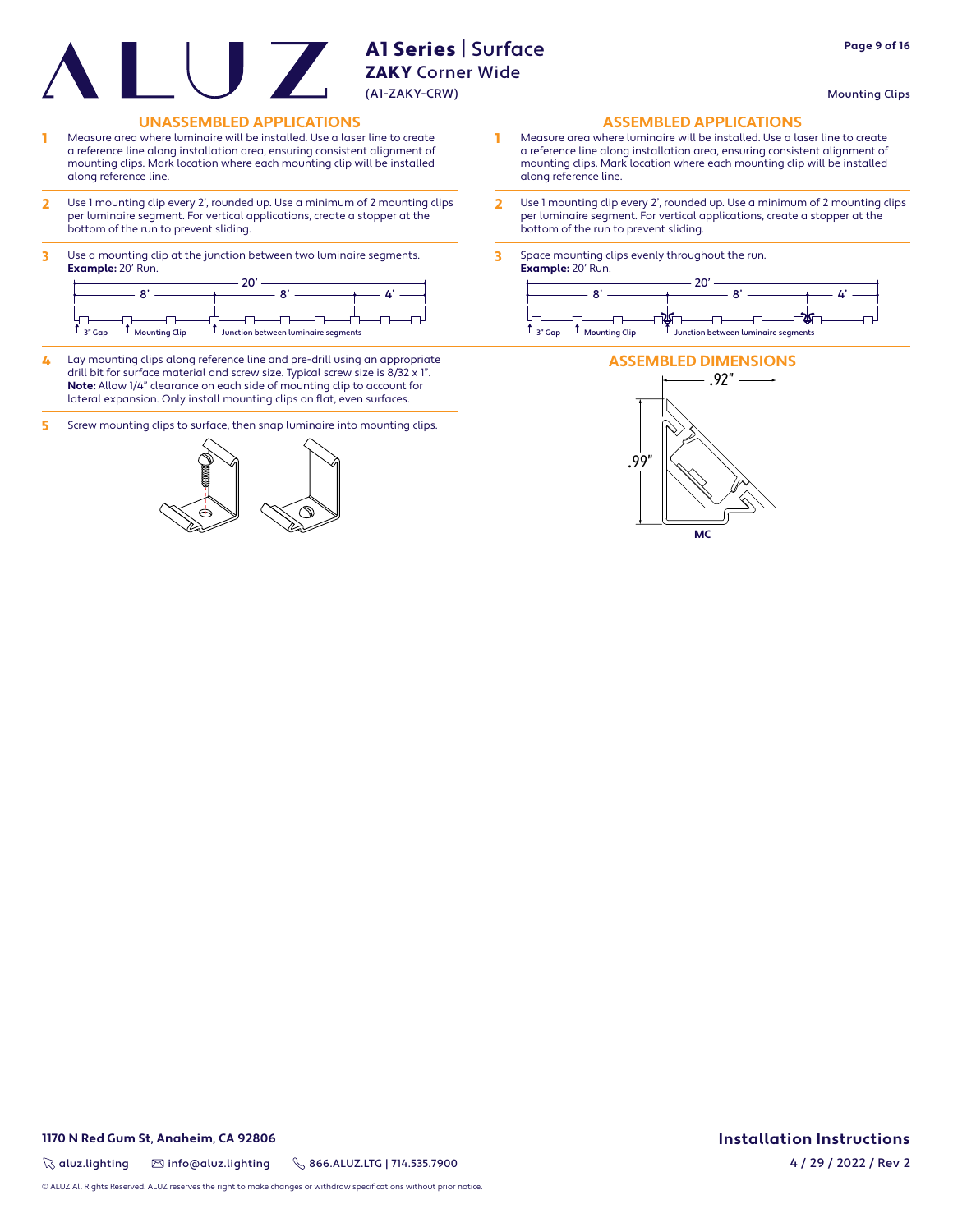ZAKY Corner Wide (A1-ZAKY-CRW)

A1 Series | Surface

- Measure area where luminaire will be installed. Use a laser line to create a reference line along installation area, ensuring consistent alignment of mounting channels.
- 2 Lay extrusions along reference line and drill at least 3 countersink holes per extrusion. Drill additional holes as needed.

![](_page_9_Figure_3.jpeg)

3 Screw extrusions to surface using countersink screws. **Note:** Ensure extrusions are aligned. Misalignment will prevent lens from snapping in.

![](_page_9_Figure_5.jpeg)

4 After all extrusions have been securely mounted, remove adhesive backing from lightstrip and stick in place along extrusion channel, ensuring lightstrip is secure inside extrusion.

**Page 10 of 16**

#### Mounting Fixture (Dry Location Mounting Channel)

5 After all extrusions have been securely mounted, remove adhesive backing from lightstrip and adhere in place along extrusion channel, ensuring lightstrip is secure inside extrusion.

![](_page_9_Figure_10.jpeg)

- 6 If applicable, connect disconnects between luminaires or solder connectors using the steps from Application Guidelines.
- 7 Install lens into extrusion, overlapping where two extrusions meet. Plan your cuts so that the lens will always overlap where two extrusions meet. Overlapping lenses helps keep extrusions aligned and prevents light leaks.

![](_page_9_Figure_13.jpeg)

8 Perform a continuity test before connecting luminaire to power source.

# **1170 N Red Gum St, Anaheim, CA 92806**

 $\%$  aluz.lighting  $\%$  info@aluz.lighting  $\%$  866.ALUZ.LTG | 714.535.7900

© ALUZ All Rights Reserved. ALUZ reserves the right to make changes or withdraw specifications without prior notice.

# **Installation Instructions**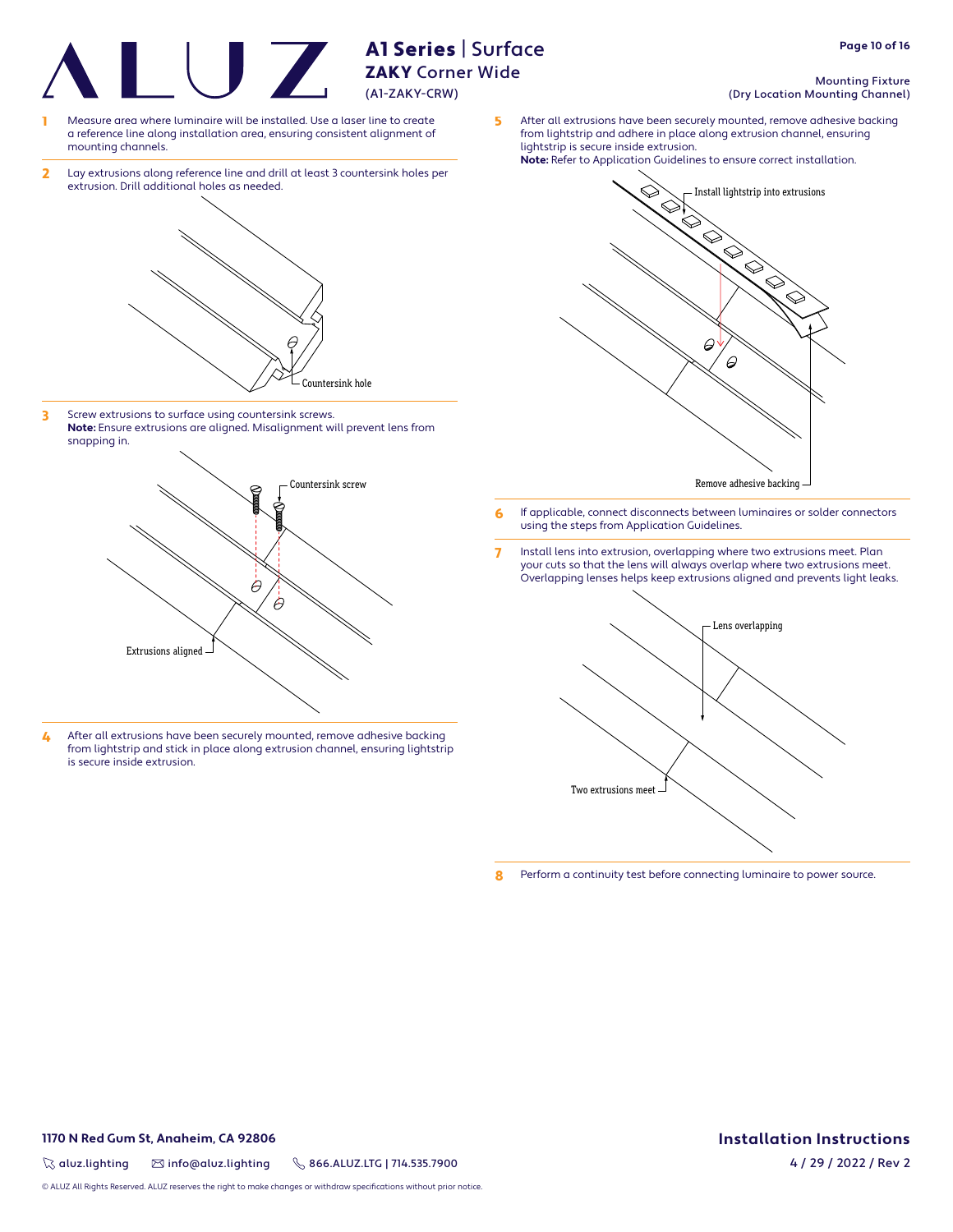- Measure area where luminaire will be installed. Use a laser line to create a reference line along installation area, ensuring consistent alignment of mounting clips. Mark location where each mounting clip will be installed along reference line.
- 2 Mark location where mounting clips will be installed. **Note:** The number of required mounting clips differs for dry and wet location products. Verify number of mounting clips is appropriate for installation environment before installing. Do not install luminaires with inadequate number of mounting clips.
- 3 Lay mounting clips along reference line and pre-drill using an appropriate drill bit for surface and screw size. Recommendation: 8/32 x 1" screw. **Note:** Allow 0.25" clearance for lateral expansion of assembled mounting Only install mounting clips on flat, even surfaces.

![](_page_10_Figure_4.jpeg)

4 Screw mounting clips to surface, then snap extrusions into mounting clips. **Note:** Ensure extrusions are aligned. Misalignment will prevent lens from snapping in.

![](_page_10_Picture_6.jpeg)

Mounting Fixture (Dry Location Mounting Clips)

5 After all extrusions have been securely mounted, remove adhesive backing from lightstrip and adhere in place along extrusion channel, ensuring lightstrip is secure inside extrusion.

![](_page_10_Figure_9.jpeg)

- 6 If applicable, connect disconnects between luminaires or solder connectors using the steps from Application Guidelines.
- 7 Install lens into extrusion, overlapping where two extrusions meet. Plan your cuts so that the lens will always overlap where two extrusions meet. Overlapping lenses helps keep extrusions aligned and prevents light leaks.

![](_page_10_Picture_12.jpeg)

8 Perform a continuity test before connecting luminaire to power source.

# **1170 N Red Gum St, Anaheim, CA 92806**

 $\%$  aluz.lighting  $\%$  info@aluz.lighting  $\%$  866.ALUZ.LTG | 714.535.7900

© ALUZ All Rights Reserved. ALUZ reserves the right to make changes or withdraw specifications without prior notice.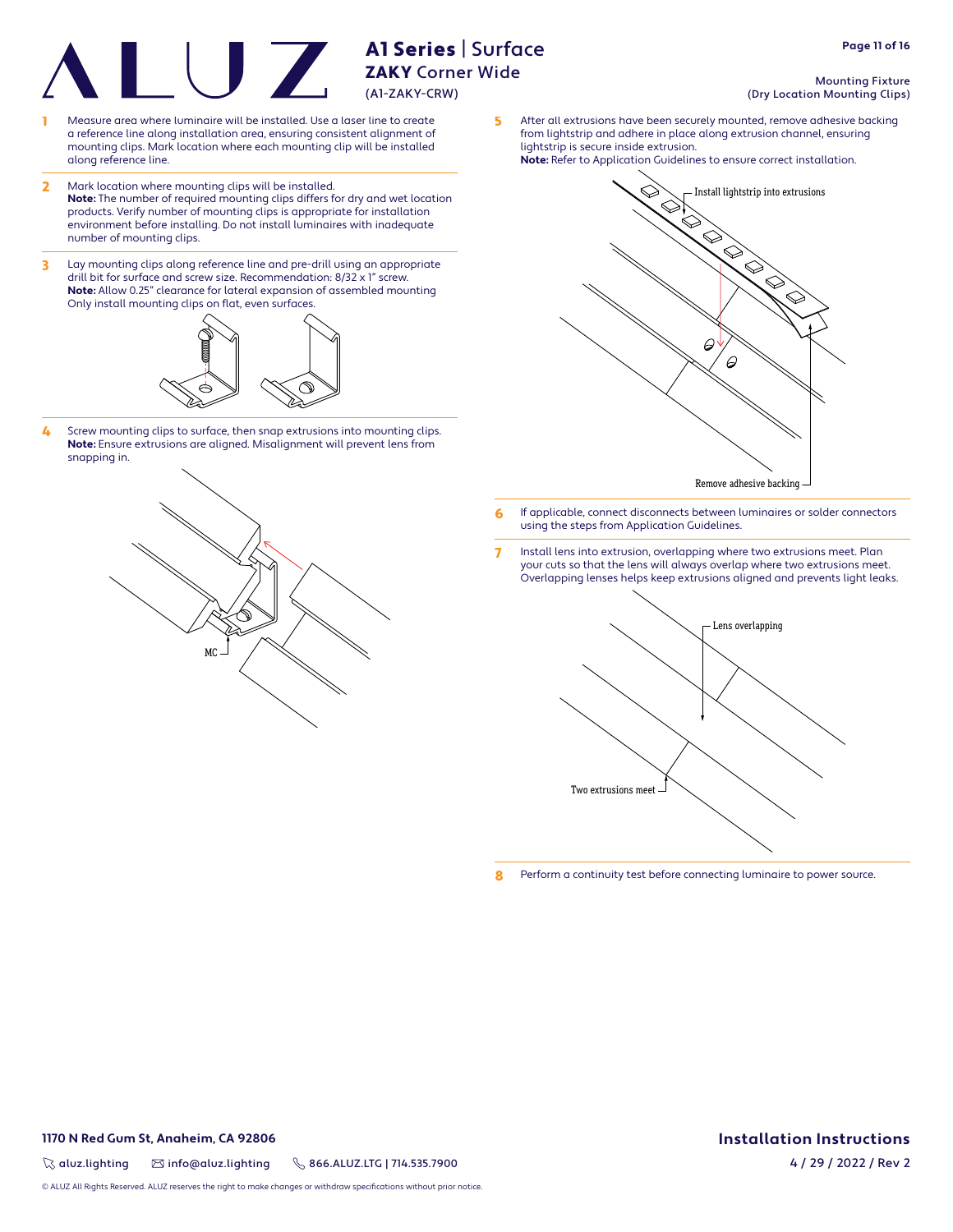- 1 Measure area where luminaire will be installed. Use a laser line to create a reference line along installation area, ensuring consistent alignment of mounting clips. Mark location where each mounting clip will be installed along reference line.
- 2 Mark location where mounting clips will be installed. **Note:** The number of required mounting clips differs for dry and wet location products. Verify number of mounting clips is appropriate for installation environment before installing. Do not install luminaires with inadequate number of mounting clips.
- 3 Lay mounting clips along reference line and pre-drill using an appropriate drill bit for surface and screw size. Recommendation: 8/32 x 1" screw. **Note:** Allow 0.25" clearance for lateral expansion of assembled mounting clips. Only install mounting clips on flat, even surfaces.

![](_page_11_Figure_5.jpeg)

4 Screw mounting clips to surface, then snap luminaires into mounting clips.

![](_page_11_Figure_7.jpeg)

![](_page_11_Picture_9.jpeg)

© ALUZ All Rights Reserved. ALUZ reserves the right to make changes or withdraw specifi cations without prior notice.

### Mounting Fixture (Wet Location)

- 5 If applicable, connect disconnects between luminaires or solder connectors using the steps from Application Guidelines.
- 6 Perform a continuity test before connecting luminaire to power source.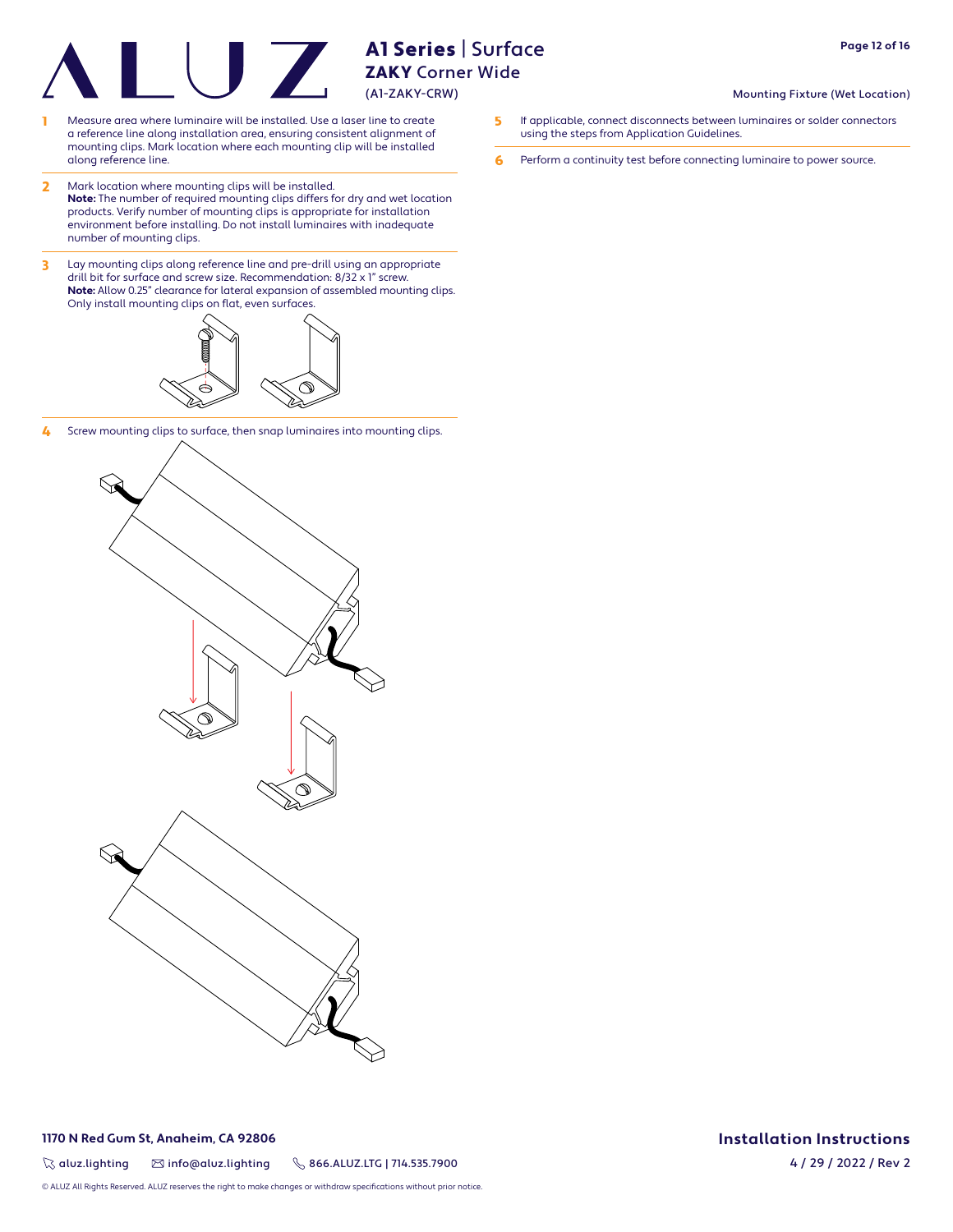ZAKY Corner Wide (A1-ZAKY-CRW)

A1 Series | Surface

- Measure area where luminaire will be installed. Use a laser line to create a reference line along installation area, ensuring consistent alignment of mounting channels.
- 2 Lay extrusions along reference line and drill at least 3 countersink holes per extrusion.

![](_page_12_Picture_3.jpeg)

3 Screw extrusions to surface using countersink screws. **Note:** Ensure extrusions are aligned. Misalignment will prevent lens from snapping in.

![](_page_12_Picture_5.jpeg)

4 After all extrusions have been securely mounted, remove adhesive backing from lightstrip and adhere in place along extrusion channel, ensuring lightstrip is secure inside extrusion. **Note:** Refer to Application Guidelines to ensure correct installation.

> Install lightstrip into extrusions  $\varphi$  $\varTheta$ Remove adhesive backing

# **1170 N Red Gum St, Anaheim, CA 92806**

 $\%$  aluz.lighting  $\%$  info@aluz.lighting  $\%$  866.ALUZ.LTG | 714.535.7900

© ALUZ All Rights Reserved. ALUZ reserves the right to make changes or withdraw specifications without prior notice.

- Mounting Fixture (Wet Location Unassembled Mounting Channel)
- 5 If applicable, connect disconnects between luminaires or solder connectors using the steps from Application Guidelines.
- 6 Install lens into extrusion, overlapping where two extrusions meet. Plan your cuts so that the lens will always overlap where two extrusions meet. Overlapping lenses helps keep extrusions aligned and prevents light leaks.

![](_page_12_Figure_14.jpeg)

7 Perform a continuity test before connecting luminaire to power source.

# **Installation Instructions**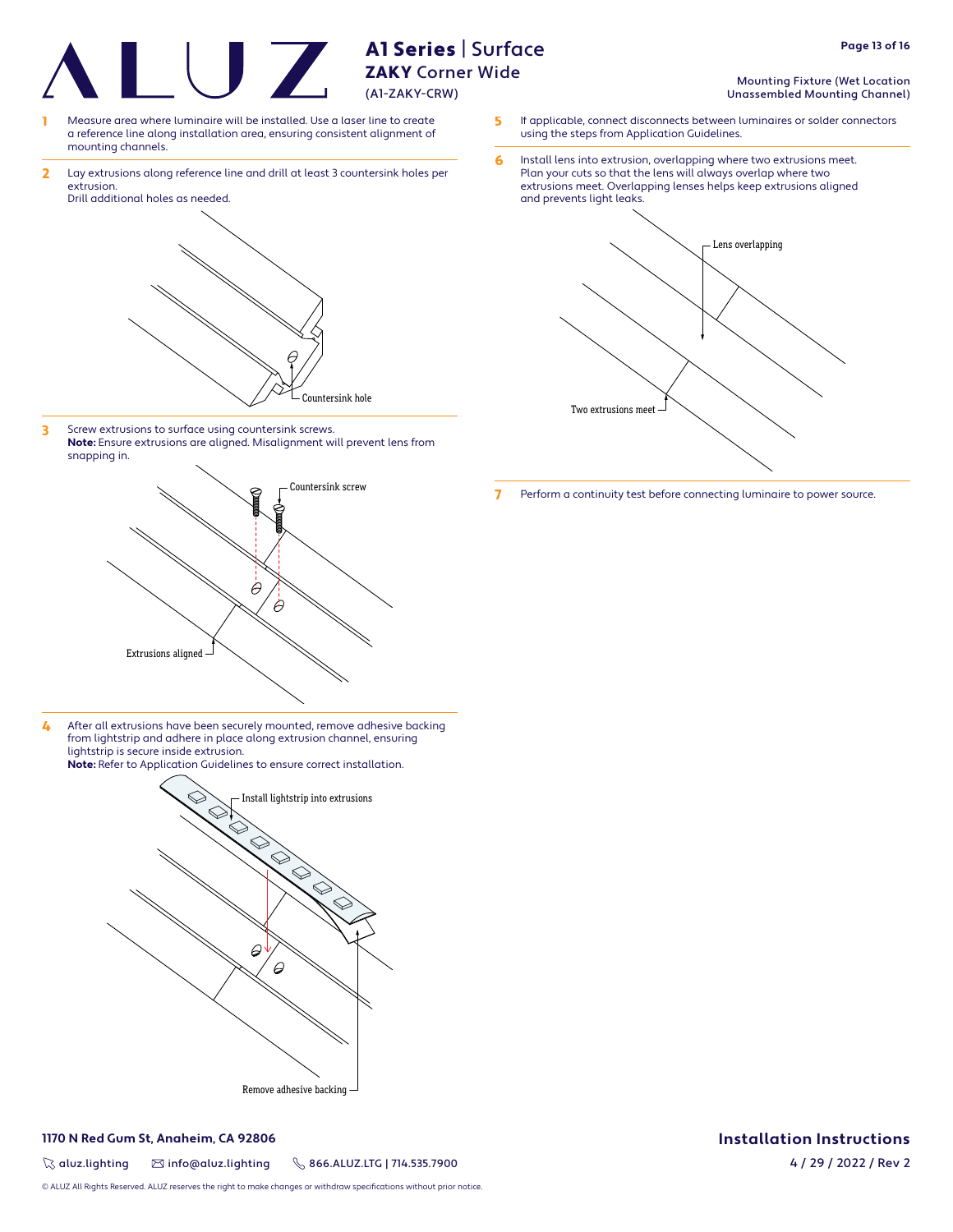- Measure area where luminaire will be installed. Use a laser line to create a reference line along installation area, ensuring consistent alignment of mounting clips. Mark location where each mounting clip will be installed along reference line.
- 2 Mark location where mounting clips will be installed. **Note:** The number of required mounting clips differs for dry and wet location products. Verify number of mounting clips is appropriate for installation environment before installing. Do not install luminaires with inadequate number of mounting clips.
- 3 Lay mounting clips along reference line and pre-drill using an appropriate drill bit for surface and screw size. Recommendation: 8/32 x 1" screw. **Note:** Allow 0.25" clearance for lateral expansion of assembled mounting clips. Only install mounting clips on flat, even surfaces.

![](_page_13_Figure_4.jpeg)

4 Screw mounting clips to surface, then snap extrusions into mounting clips. **Note:** Ensure extrusions are aligned. Misalignment will prevent lens from snapping in.

![](_page_13_Picture_6.jpeg)

5 After all extrusions have been securely mounted, remove adhesive backing from lightstrip and adhere in place along extrusion channel, ensuring lightstrip is secure inside extrusion.

**Note:** Refer to Application Guidelines to ensure correct installation.

![](_page_13_Figure_9.jpeg)

**1170 N Red Gum St, Anaheim, CA 92806**

 $\%$  aluz.lighting  $\%$  info@aluz.lighting  $\%$  866.ALUZ.LTG | 714.535.7900

© ALUZ All Rights Reserved. ALUZ reserves the right to make changes or withdraw specifications without prior notice.

- Mounting Fixture (Wet Location Unassembled Mounting Clips)
- 6 If applicable, connect disconnects between luminaires or solder connectors using the steps from Application Guidelines.
- 7 Install lens into extrusion, overlapping where two extrusions meet. Plan your cuts so that the lens will always overlap where two extrusions meet. Overlapping lenses helps keep extrusions aligned and prevents light leaks.

![](_page_13_Figure_16.jpeg)

8 Perform a continuity test before connecting luminaire to power source.

# **Installation Instructions**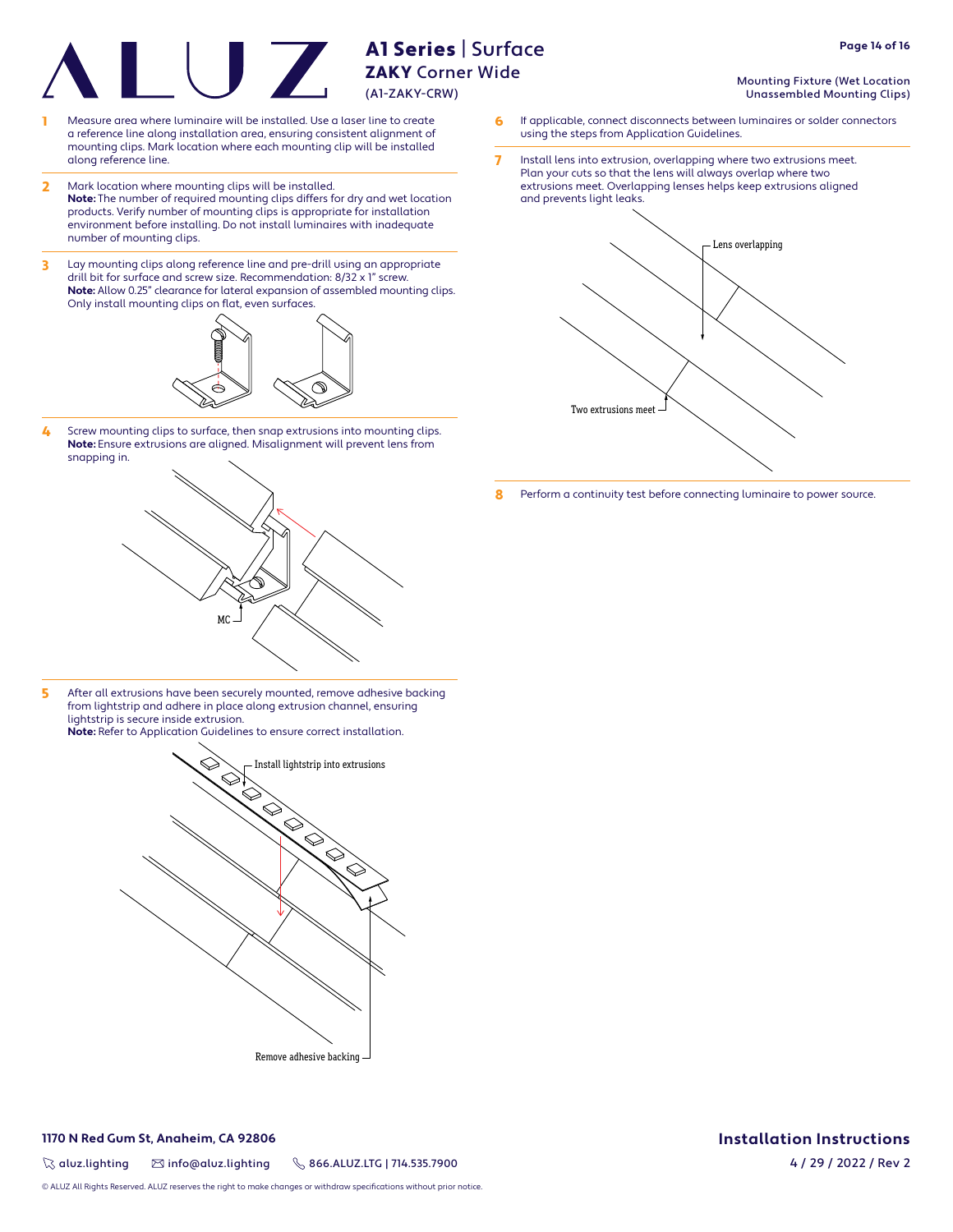# **TROUBLESHOOTING TIPS**

- Do not reset the breaker multiple times.
- If the unit is overloaded, the breaker will trip, shutting off the driver and lights.
- If the breaker reset button has been held down by hand or any type of pressure, such as duct tape, or if the breaker has been reset multiple times without troubleshooting, the unit will:
- Burn the driver bobbin.
- Burn the thermal or magnetic breaker.
- Burn the driver lead wires due to high amperage caused by overload.
- Short circuit in line which will not allow the breaker to reset.
- Damage the lighting.
- **1** Turn off power before beginning. Verify power is off by using a not contact circuit tester (by others).
- 2 Check the board for damage, such as cuts, punctures, twisting, or crushing. If there is excessive damage to the board, it must be replaced.

Damaged Board

![](_page_14_Figure_13.jpeg)

3 Check the run for any particles that may cause a short. Check the end cap, power connector, and board for any metal flakes or shavings. Clear the run of any shavings or particles if present, then perform a continuity test to confirm the short has been eliminated.

![](_page_14_Figure_15.jpeg)

4 Check board cuts to ensure they are clean. Frayed, split, or sloppily cut boards can damage the circuit, resulting in flickering, dimness, or LED outages.

![](_page_14_Figure_17.jpeg)

5 Check terminal connections between LED boards. If a terminal is loose, damaged, or absent, the board must be replaced. Check soldered connections to LED boards, if applicable.

Damaged Connection <u>000000000</u> Broken Solder Connection

- 6 Check the run for any particles that may cause a short. Check the end cap, power connector, and board for any metal flakes or shavings. Clear the run of any shavings or particles if present, then perform a continuity test to confirm the short has been eliminated.
- 7 Check the run for any water inside end cap, power connector, or lightstrip. If water or condensation is present, the lightstrip must be replaced.

Troubleshooting

# **1170 N Red Gum St, Anaheim, CA 92806**

 $\%$  aluz.lighting  $\%$  info@aluz.lighting  $\%$  866.ALUZ.LTG | 714.535.7900

© ALUZ All Rights Reserved. ALUZ reserves the right to make changes or withdraw specifications without prior notice.

# **Installation Instructions**